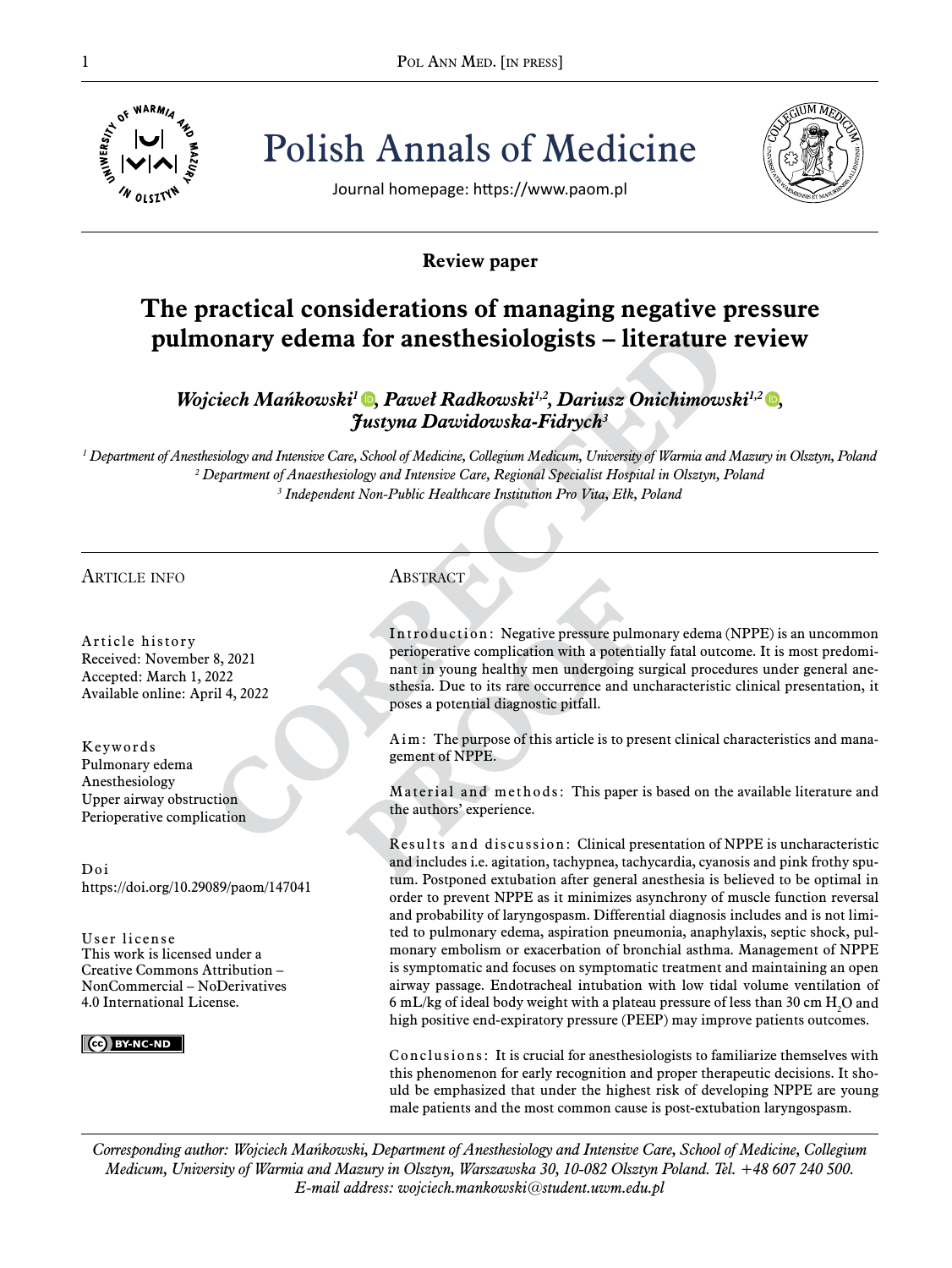### **1. Introduction**

Negative pressure pulmonary edema (NPPE) is a self-limiting, non-cardiogenic pulmonary edema, caused by high negative intrathoracic pressure generated mainly during forced inspiration against an obturated airway. This phenomenon was first described in an experiment with resistance in the inspiratory phase of respiration in dogs.<sup>1,2</sup> The incidence of NPPE is  $0.05\%$ –0.10% of all anesthesiologic procedures,<sup>2</sup> but, its non-specific clinical presentation and rare occurrence may cause diagnostic difficulties, which can consequently lead to an underestimation of its incidence.<sup>3</sup> Some researchers report that 12% of patients with acute upper airway obstruction develop NPPE.<sup>3</sup> Failed diagnosis and improper management of NPPE has a mortality rate of 40%.4 The most predominant risk factors of developing NPPE are male gender, young age and increased muscle mass, all of which increase the probability of generating high negative intrathoracic pressure in the event of an airway obstruction.<sup>3,5,6</sup> The occurrence of NPPE is also associated with active smoker status, endotracheal intubation and prolonged operative time.7 Head and neck surgery procedures significantly rise incidence of NPPE, as in some studies 63% of all NPPE cases developed post-operatively in such patients.<sup>5</sup>

### **2. Aim**

The purpose of this article is to present characteristics of NPPE, with an emphasis on risk factors, clinical symptoms, prevention, differential diagnosis and management, as this phenomenon has been hitherto poorly described in Polish medical literature.

### **3. Material and Methods**

This paper is based on the available literature and the authors' experience.

### **4. Results and Discussion**

#### **4.1. Etiology and pathophysiology**

The etiology of pulmonary edema is based on the disruption of pulmonary fluid homeostasis, which consists of four major components, such as rise of hydrostatic pressure (or decreased oncotic pressure) in the pulmonary capillaries, decline of the hydrostatic pressure in pulmonary interstitium, increased capillary permeability and impaired lymphatic drainage.2 There are two mechanisms suggested for disturbing this homeostasis.<sup>3</sup> The first concept is a complex of cardiovascular phenomena induced by the increase in the negative intrathoracic pressure, generated in an attempt of inspiration during obstruction of the airway. Pressures as high as  $-50$  cm  $H_2O$  to  $-100$  cm  $H_2O$  (average intrathoracic pressure is set between  $-3$  cm  $H_2O$  and 10 cm  $H_2O$ ) directly causes both an increase in the venous return to the heart and

decrease in the interstitial hydrostatic pressure. The heart is under stress caused by increased blood return, which causes cardiac output to fall because of very high preload. Impaired ventilation induces hypoxemia, leading to rise in the systemic vascular resistance, a consequence of catecholamine release in response to stress, and contraction of pulmonary blood vessels, all of which cause an increase in intrathoracic blood volume and hydrostatic pressure in the vessels, which promote transfer of fluid from the capillaries to the interstitium, and further to the alveoli.<sup>2,3</sup>

The second mechanism suggested is based on mechanical stress on the capillary wall caused by high-negative intrathoracic pressure, which causes higher permeability of the pulmonary blood vessels and thus, formation of pulmonary edema.<sup>3</sup>

NPPE is classified into two types, depending on etiology of the precipitating factor. Type I NPPE occurs shortly after the incidence of upper airway obstruction, whereas type II develops, when chronic airway obstruction is relieved.<sup>2</sup>

Type I NPPE is much more common and is responsible for the majority of the NPPE incidents related to anesthesiology. The most prominent causes of NPPE in anesthesiology procedures are laryngospasm following extubation, displacement, obstruction or biting of the airway management equipment. Furthermore, it has been suggested that an important aspect may be the return of muscle function after muscle relaxation with non-depolarizing drugs,<sup>6</sup> as the function of the respiratory muscles returns faster than that of the pharyngeal and laryngeal muscles, due to the latter being more sensitive to curarization.8 Thus, if the tongue falls backward obstructing the airway, and the diaphragm contracts simultaneously, it leads to negative intrathoracic pressure. There are reports suggesting that obstruction of the upper airway may have been caused by Sugammadex.<sup>9</sup>

Other examples of type I NPPE causes include choking, epiglottitis and strangulation.

Type II NPPE is a possible complication of laryngological procedures such as tonsillectomy or upper airway tumor resection. In this instance, a different pathophysiological background is suggested. Patients who require such treatments have a chronic partial airway obstruction, which can cause positive end expiratory pressure (PEEP).<sup>2</sup> After removing causes of chronic obturation, the respiratory pressures instantly return to physiological values, thus creating a relatively high, negative intrathoracic pressure and initiate the pathomechanisms mentioned above.<sup>3</sup>

#### **4.2. Clinical presentation**

NPPE may present itself with agitation and restlessness, tachypnea, tachycardia, gradual oxygen desaturation and cyanosis. Other symptoms include cough, pink frothy sputum and accessory respiratory muscles involvement. Among clinical findings there are wheezing or crackles on auscultation. Bronchoscopy may reveal congestive plaques and mucosal bleeding.10 Chest radiographs typically show bilateral diffused interstitial and alveolar infiltrates without pleural effusion.<sup>2,11</sup> In computed tomography (CT) centrally localized heterogenous non-segmental alveolar consolidations are present.<sup>12</sup>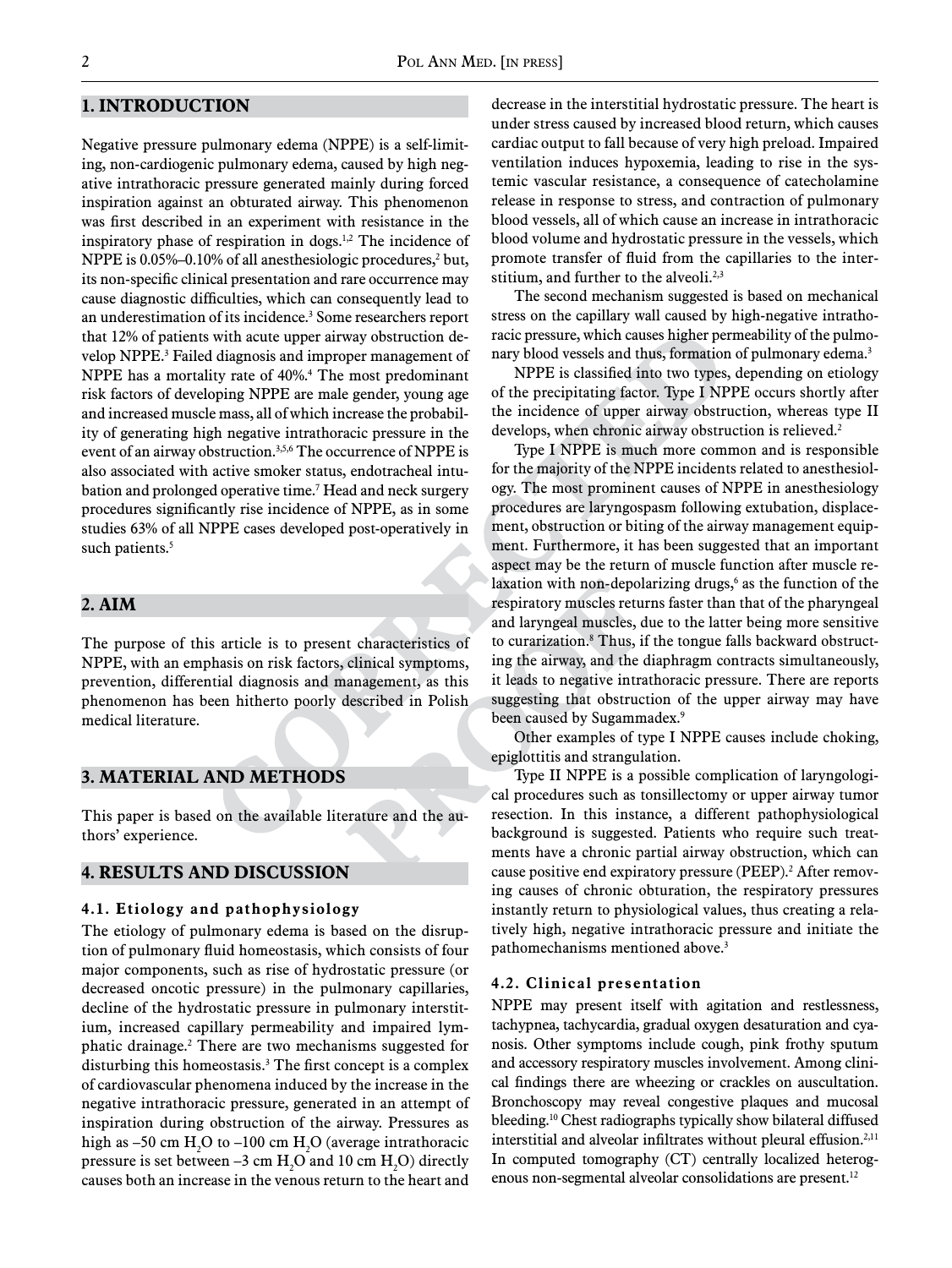#### **4.3. Prevention and management**

There are several precautions an anesthesiologist can take to prevent NPPE. It is reported that the most successful method of avoiding this complication is postponed extubation in order to ensure full reversal of the neuromuscular blockade.<sup>13</sup> Other measures include usage of laryngeal masks, which lower the risk of laryngospasm during emergence from anesthesia in adults, $\lambda$  as well as topical usage of local anesthetics on the larynx, throat packs, or careful oropharyngeal suction performed to minimize irritation of the laryngeal structures.<sup>14</sup>

Rapid onset of NPPE requires fast assessment of the situation by the physician. It is important to differentiate between cardiogenic and non-cardiogenic causes of pulmonary edema for proper treatment choice. One should also consider aspiration pneumonitis, anaphylaxis, septic shock, pulmonary embolism and exacerbation of bronchial asthma. During the COVID-19 pandemic, SARS-CoV-2 infection must be considered in differential diagnosis. In this instance, there is a difference of ground-glass opacities found in CT – COVID-19 associated abnormalities localize predominantly in basal and subpleural parts of the lung, whereas pulmonary edema opacities are present in the perihilar region.<sup>15</sup>

The management of NPPE is based on symptomatic treatment. However, this may vary depending on patient clinical presentation and arterial blood gas results. Proper airway maintenance is a crucial first step in rescue therapy in which endotracheal intubation with ventilation support may be necessary. Although NPPE management is yet to be precisely described, some authors suggest low tidal volume ventilation in order to protect the lungs, as a means to improve the patients' condition.<sup>16</sup> Studies have shown that lung protective ventilation protocol of low tidal volume of 6 mL/ kg of ideal body weight with a plateau pressure of less than 30 cm  $\rm H_2O$  and high positive end-expiratory pressure (PEEP) improve clinical outcomes of patients both with and without ARDS.17,18 It is possible to improve patient's condition with a bronchodilator.<sup>16</sup> Although administration of diuretics is common,<sup>5</sup> their effectiveness in treating NPPE does not have a strong evidence basis, since the edema is caused by high-negative intrathoracic pressure resulting in interstitial fluid shifts, not by general fluid overload.<sup>19</sup> Implementation of rescue therapies, which include prone positioning and extracorporeal membrane oxygenation (ECMO), should be considered.16 There are reports of successful use of ECMO in treating severe cases of NPPE.20 This condition, if recognized early and with proper management implemented, tends to self-resolve within 12–24 h.

### **5. Conclusions**

NPPE is a rare, serious and difficult to diagnose complication in anesthesia practice.

It should be emphasized that under the highest risk of developing NPPE are young male patients and the most common cause is post-extubation laryngospasm.

Management is based on symptomatic treatment which should include ventilation support with low tidal volume and plateau pressure and high PEEP.

### **Conflict of interest**

None declared.

#### **Funding**

None declared.

### **References**

- Moore RL, Binger CAL. The response to respiratory resistance. a comparison of the effects produced by partial obstruction in the inspiratory and expiratory phases of respiration. *J Exp Med.* 1927;45(6):1065–1080. https:// doi.org/10.1084/jem.45.6.1065.
- <sup>2</sup> Bhaskar B, Fraser J. Negative pressure pulmonary edema revisited: Pathophysiology and review of management. *Saudi J Anaesth.* 2011;5(3):308. doi:10.4103/1658- 354X.84108.
- Lemyze M, Mallat J. Understanding negative pressure pulmonary edema. *Intensive Care Med.* 2014;40(8):1140– 1143. https://doi.org/10.1007/s00134-014-3307-7.
- 4 Raj D, Priti K, Quari H, Jha R. An anesthetic management of negative pressure pulmonary edema. *J Health Res.* 2016;3(3):223. https://doi.org/10.4103/2348-3334.183750.
- <sup>5</sup> Din-Lovinescu C, Trivedi U, Zhang K, et al. Systematic Review of Negative Pressure Pulmonary Edema in Otolaryngology Procedures. *Ann Otol Rhinol Laryngol.* 2021;130(3):245–253. https://doi. org/10.1177/0003489420938817.
- <sup>6</sup> Silva LAR, Guedes AA, Filho MFS, Chaves LFM, Araújo F de P. Negative pressure pulmonary edema: report of case series and review of the literature. *Braz J Anesthesiol.* 2019;69(2):222–226. https://doi.org/10.1016/j. bjane.2018.12.002.
- <sup>7</sup> Tsai PH, Wang JH, Huang SC, Lin YK, Lam CF. Characterizing post-extubation negative pressure pulmonary edema in the operating room—a retrospective matched case-control study. *Perioper Med (Lond).* 2018;7(1):28. https://doi.org/10.1186/s13741-018-0107-6.
- <sup>8</sup> Radkowski P, Dawidowska-Fidrych J, Fidrych R, Podlińska I, Mandziuk-Radkowska O, Mieszkowski M. Postoperative residual curarization as a complication after general anesthesia. *Pol Ann Med.* 2021:1–7. https:// doi.org/10.29089/2021.21.00204.
- <sup>9</sup> Liu R, Wang J, Zhao G, Su Z. Negative pressure pulmonary edema after general anesthesia: A case report and literature review. *Medicine*. 2019;98(17):e15389. https:// doi.org/10.1097/MD.0000000000015389.
- <sup>10</sup> Koch SM, Abramson DC, Ford M, Peterson D, Katz J. Bronchoscopic findings in post-obstructive pulmonary oedema. *Can J Anaesth.* 1996;43(1):73–76. https://doi. org/10.1007/BF03015962.